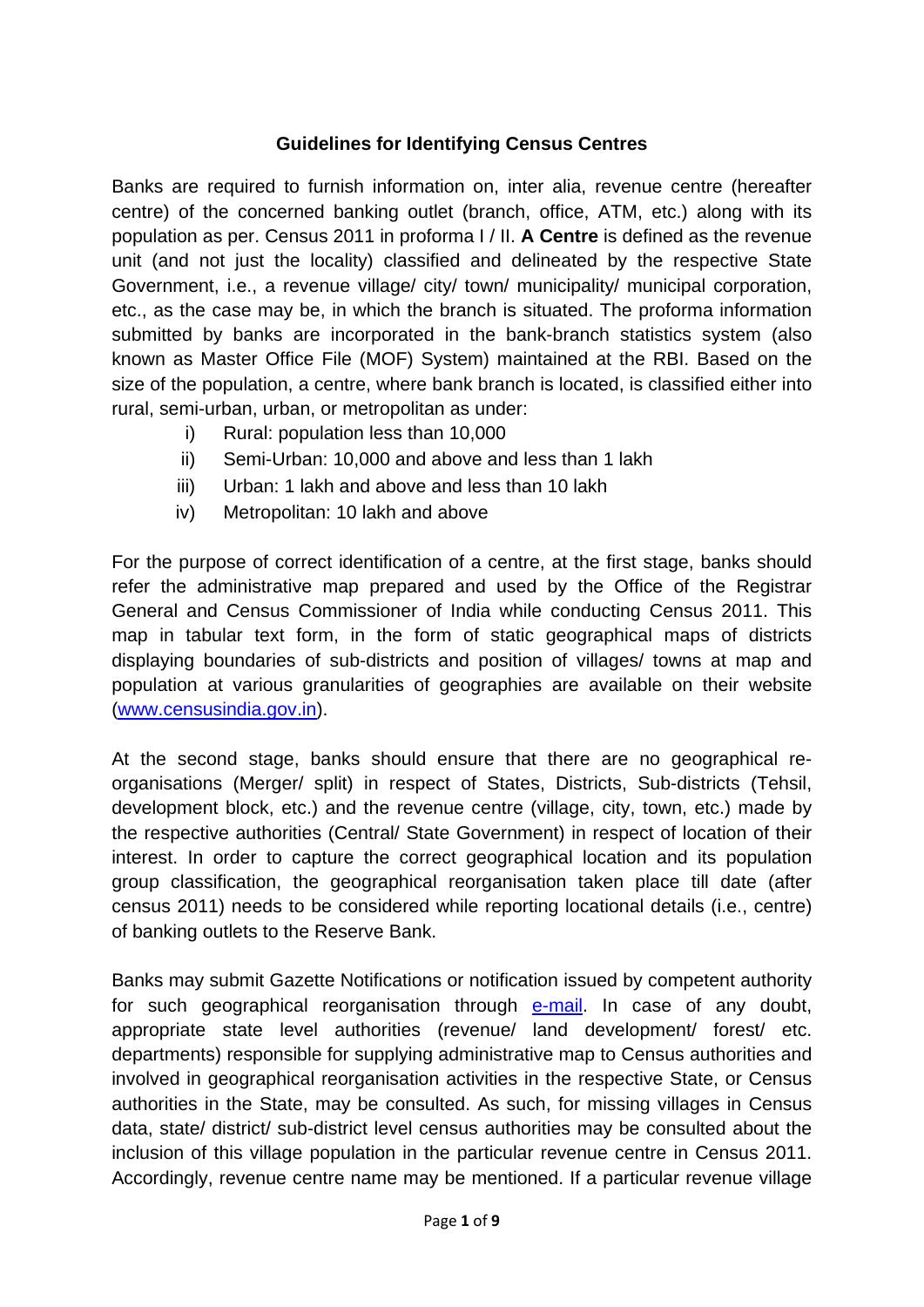is missing in administrative map of Census thereby its population was not included in the Census 2011, a certificate from Census authorities may be obtained stating the name of particular revenue centre and its available population at the time of conduct of Census 2011. Clarifications may also be obtained from the Block Development Officer, Tehsildar, Municipality or Municipal Corporation Office or Office of the District Collector in this regard and also in respect of re-organisation of geographical locations.

# **Special Cases for Computing of Correct Population for Classifying a Centre in to Appropriate Population Group from Census Database**

### **A. Centre spanning across two or more districts/ sub-districts**

**Guideline**: Actual district/ sub-district of the part centre, where bank branch is located, should be reported in respective fields of the proforma. However, population group classification will be based on combined population of all parts of the centre. Till classification based on Census 2001 (i.e. before September 1, 2016), one centre spanned over multiple districts used to be treated as different centres depending on part of the centre falling in particular district. But one centre spread over multiple sub-districts used to be treated as one centre only. With effect from September 1, 2016 (i.e. effective date of implementation of Census 2011), for population group classification purpose, one centre spread across two or more districts/ sub-districts will uniformly be treated as one centre only. As such, population group classification of such centres would be based on combined population of the centre, arrived at by adding each part population of the centre across district/ sub-district as available from Census 2011 data.

Example (Centres across two or more districts)

i) Hyderabad: Center Hyderabad is spanned over three districts, viz., Rangareddi, Hyderabad, and Medak in the state of the Telangana with part populations of 3136259, 3718651, and 138082 respectively. As such, all parts of Hyderabad (in all the three districts) will be classified as metropolitan with population of the centre as 6993262 (3136259+3718651+138082=6993262). However, position of branches are required to be reported in the respective actual districts based on their location. Before September 1, 2016, part of Hyderabad falling under Medak district used to be classified as semi-urban.

Example (Centres across two tehsils):

ii) Chirmiri: This centre in district Koriyaspans over tehsils Baikunthpur and Khadganva with respective part populations sizes of 16016 and 69307. The classification of centre Chirmiri will be semi-urban based on the combined population 85323 (16016+69307 = 85323). The branches in part of Chirmiri will be shown in their respective Tehsils (Baikunthpur and Khadganva) depending on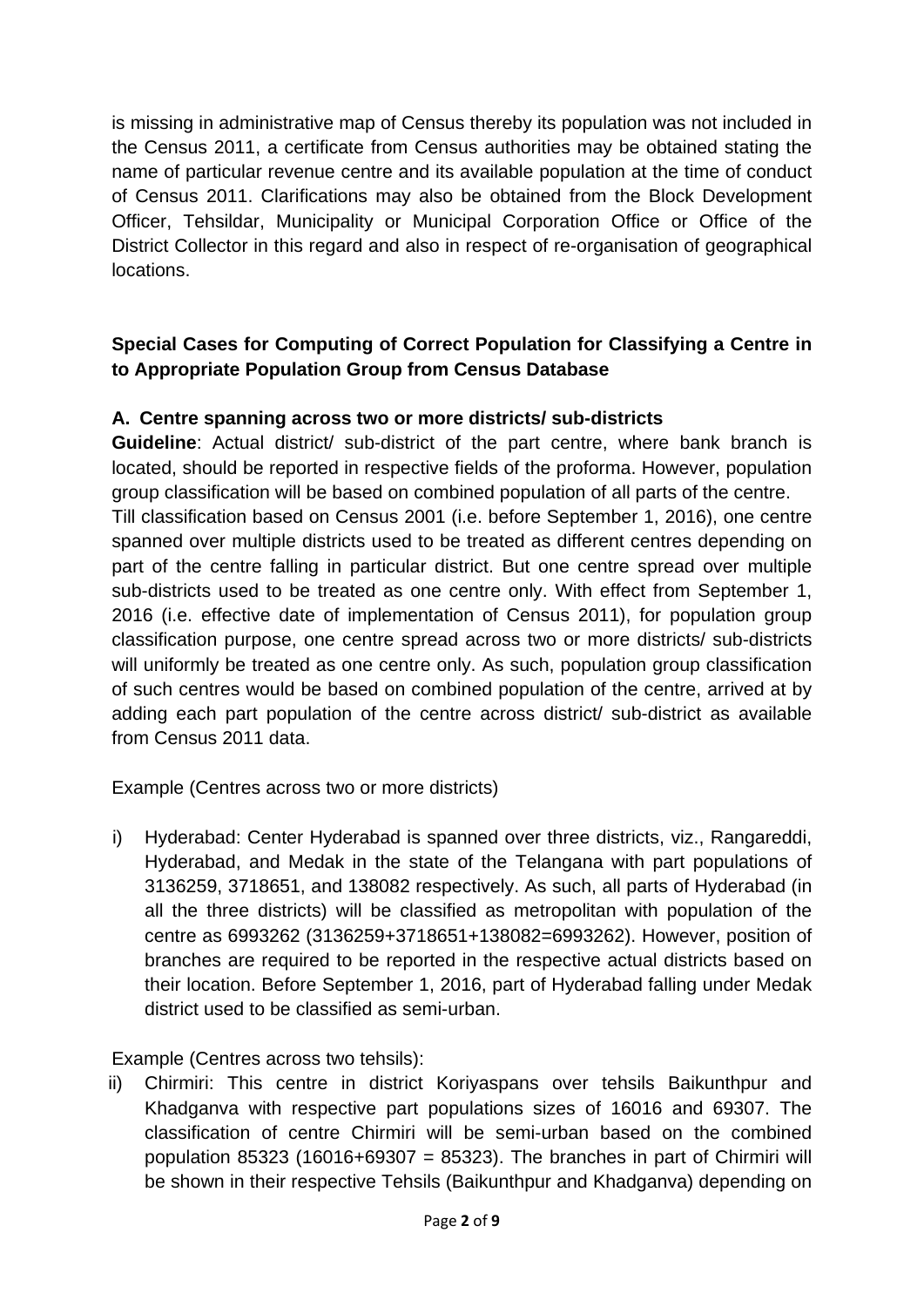their actual position. Before, September 1, 2016, the Tehsils for all branches in centre Chirmiri used to be reported as Khadganva tehsil as population of Khadganvais more than that of Baikunthpur.

## **B. Outgrowths (OG) in Census Data**

**Guideline**: Outgrowth is a part of a bigger centre to be considered as bigger centre only, not a separate center.

Examples:

- i) Jamalpore (OG) and Chovisi (OG) are the part of bigger centre Navsari in district Navsari in Gujarat. Therefore, the centre of the branches located at these OGs is Navsari.
- ii) Khanpur (OG) and Lamin (OG) are the part of bigger centre Pathankot in district Pathankot in Punjab.

# **C. Cantonment Boards**

Cantonment Boards (CBs) near to/ surrounded by big cities (List-1) will considered as a part of that big city. Therefore, branches falling under such CBs and big cities will be classified based on the combined population of the big city and the corresponding CB.The cantonments/ CBs those are treated as separate centres are given in List-2.

## **D. Delhi as a single centre**

As per administrative map of Census 2011, there were two Municipal Corporations viz. Delhi Municipal Corporation  $(DMC)^1$  $(DMC)^1$ (subsequently trifurcated) & New Delhi Municipal Corporation (NDMC) and one cantonment board viz., Delhi Cantonment Board, are considered as separate centres in Delhi. However, for reporting of data to the RBI, all these centres will continued to be classified as single Centre as hitherto. Accordingly, the centres North Delhi Municipal Corporation, South Delhi Municipal Corporation, East Delhi Municipal Corporation, New Delhi Municipal Corporation and Delhi Cantonment Board will be treated as part of one bigger centre viz., "Delhi" and its classification based on combined population will be "Metropolitan".

Banks should report correct centre name and population group classification of centres while seeking authorisation for opening of branches/offices in the respective centre from the Department of Banking Regulation (DBR)/ Department of Cooperative Banks' Regulation (DCBR).

<span id="page-2-0"></span><sup>&</sup>lt;sup>1</sup> Post Census 2011, Delhi Municipal Corporation has been trifurcated into North Delhi Municipal Corporation, South Delhi Municipal Corporation and East Delhi Municipal Corporation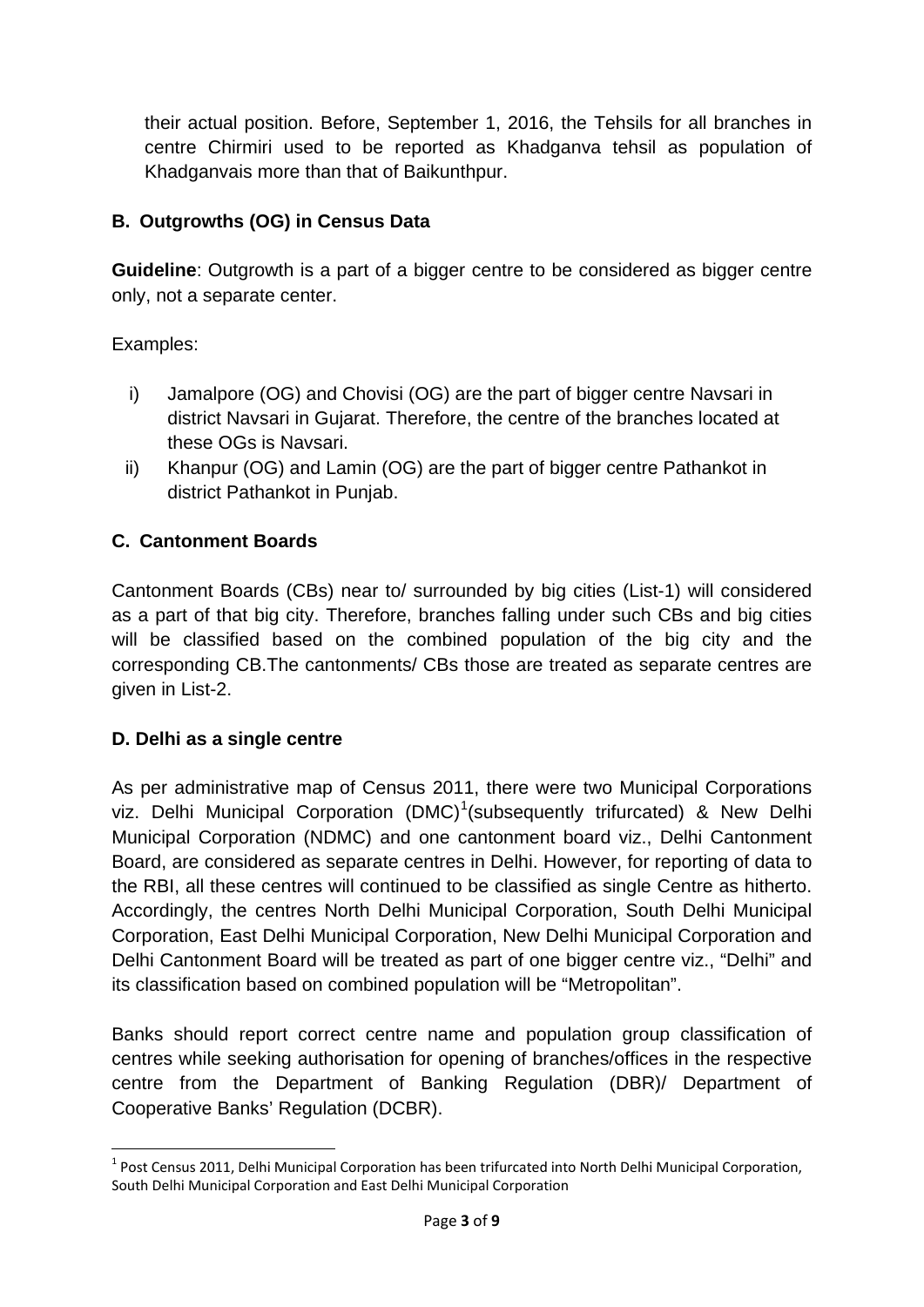For information on banked centres, ["Branch Locator"](http://dbie.rbi.org.in/) link available on [http://dbie.rbi.org.in](http://dbie.rbi.org.in/) may be referred to. The link is also accessible from RBI's main website [\(www.rbi.org.in\)](http://www.rbi.org.in/) under the link (Statistics >> Database on Indian Economy).

In case banks need further clarification or information on methodology for identification of correct centres, they may refer the case to DSIM, CO at the following address.

#### **The Director,**

Reserve Bank of India, Bank Branch Statistics Division, Department of Statistics and Information Management, Central Office, C-9, 6th Floor, Bandra-Kurla Complex, Bandra (East) Mumbai - 400051.

Telephone: 022-26578100/8300 (Extn. 7360/ 7361/ 7362/ 7613) Fax: 022-2657 0847 [Email.](mailto:mofbsd@rbi.org.in)

\*\*\*\*\*\*\*\*\*\*\*\*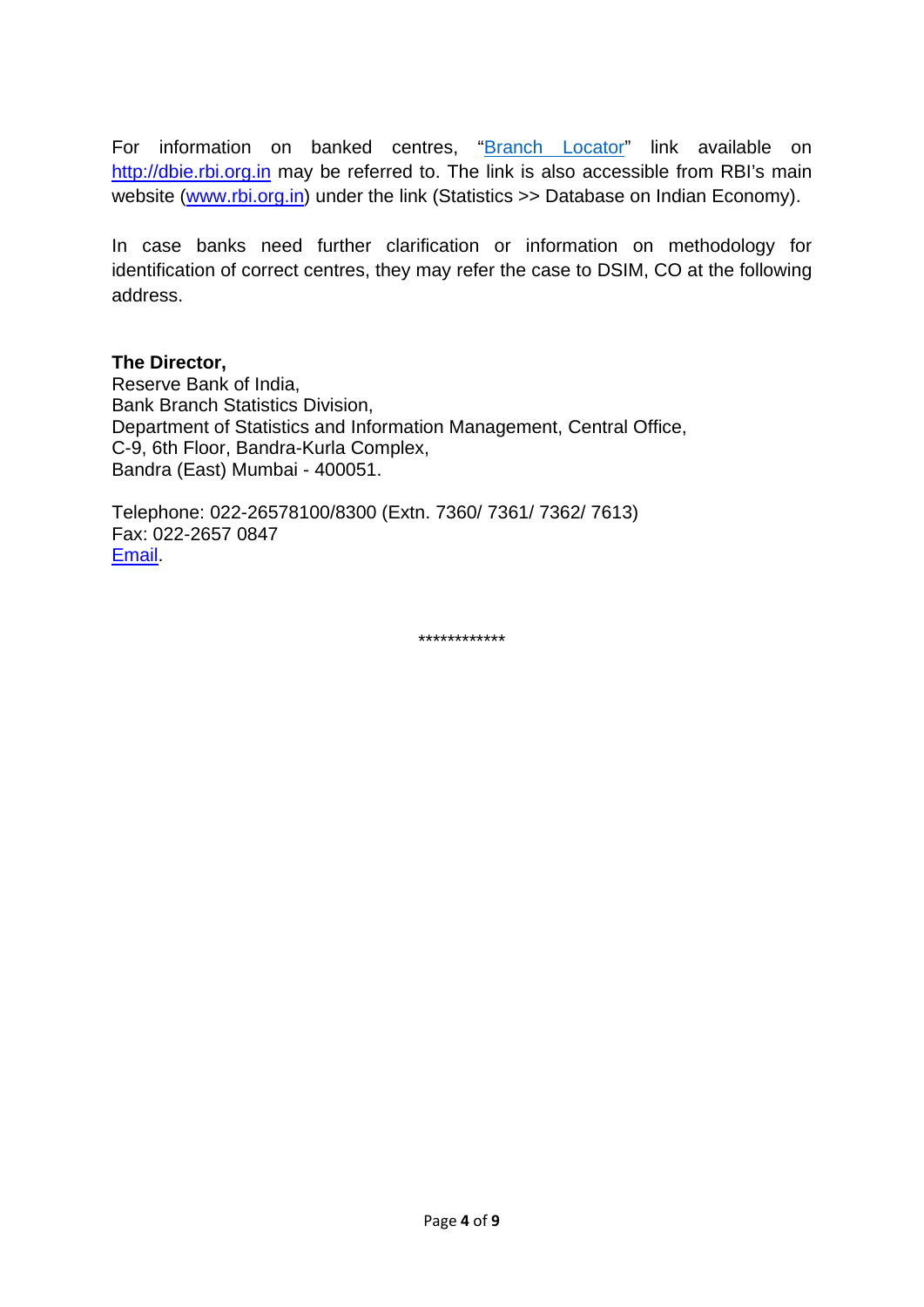|                | List-1 - List of Cantonment Boards/Cantonments proposed to be merged with big cities and their revised population group<br>classification |                 |                             |                                                          |                              |                                                           |                        |                                                                |                                                                     |  |
|----------------|-------------------------------------------------------------------------------------------------------------------------------------------|-----------------|-----------------------------|----------------------------------------------------------|------------------------------|-----------------------------------------------------------|------------------------|----------------------------------------------------------------|---------------------------------------------------------------------|--|
| Sr.<br>No.     | <b>State</b>                                                                                                                              | <b>District</b> | Sub<br><b>District</b>      | Cantonment<br>Board/<br><b>Cantonment</b><br><b>Name</b> | Populati<br>on of CB<br>2011 | <b>Near</b><br>est<br>city                                | City<br>Populati<br>on | <b>Total</b><br>Population<br>of<br>cantonme<br>nt/CB/<br>City | <b>Revised</b><br>classificatio<br>n of<br>cantonment<br>/ CB/ City |  |
| $\mathbf{1}$   | <b>Bihar</b>                                                                                                                              | Patna           | Dinapur-<br>cum-<br>khagaul | Dinapur<br>cantonment<br>(cb)                            | 28,723                       | Dinap<br>ur<br>nizam<br>at<br>(naga<br>r<br>paris<br>had) | 182429                 | 2,11,152                                                       | Urban                                                               |  |
| $\overline{2}$ | Gujarat                                                                                                                                   | Ahmadaba<br>d   | Ahmadaba<br>d city          | Ahmadabad<br>cantonment<br>(cb)                          | 7,588                        | Ahma<br>daba<br>d(m)<br>corp.)                            | 5633927                | 56,41,515                                                      | Metropolita<br>n                                                    |  |
| $\overline{3}$ | Haryana                                                                                                                                   | Ambala          | Ambala                      | Ambala cantt.<br>(cb)                                    | 55,370                       | Amba<br>la (m<br>cl)                                      | 195153                 | 2,50,523                                                       | Urban                                                               |  |
| 4              | Himachal<br>pradesh                                                                                                                       | Chamba          | Dalhousie                   | Dalhousie (cb)                                           | 3,549                        | Dalho<br>usie<br>$(m \, c)$                               | 7051                   | 10,600                                                         | Semi-urban                                                          |  |
| 5              | Jammu &<br>kashmir                                                                                                                        | Jammu           | Jammu                       | Jammu cantt.<br>(cb)                                     | 28,396                       | Jamm<br>u (m<br>corp.<br>$+$ og)                          | 576198                 | 6,04,594                                                       | Urban                                                               |  |
| 6              | Karnataka                                                                                                                                 | Belgaum         | Belgaum                     | Belgaum<br>cantonment<br>(cb)                            | 19,411                       | Belga<br>um<br>(m)<br>corp.<br>+ og)                      | 490045                 | 5,09,456                                                       | Urban                                                               |  |
| $\overline{7}$ | Kerala                                                                                                                                    | Kannur          | Kannur                      | Kannur<br>cantonment<br>(cb)                             | 4,798                        | Kann<br>ur<br>(m)                                         | 56823                  | 61,621                                                         | Semi-urban                                                          |  |
| 8              | Madhya<br>pradesh                                                                                                                         | Gwalior         | Gwalior<br>(gird)           | Morar cantt<br>(cb)                                      | 48,464                       | Gwali<br>or (m<br>corp.)                                  | 1054420                | 11,02,884                                                      | Metropolita<br>n                                                    |  |
| 9              | Madhya<br>pradesh                                                                                                                         | Indore          | Mhow                        | Mhow cantt<br>(cb)                                       | 81,702                       | Mho<br>wgao<br>n(np)                                      | 30012                  | 1,11,714                                                       | Urban                                                               |  |
| 10             | Madhya<br>pradesh                                                                                                                         | Jabalpur        | Jabalpur                    | Jabalpur cantt<br>(cb)                                   | 72,261                       | Jabal<br>pur<br>(m<br>corp.<br>$+$ 0g)<br>(part)          | 1081677                | 11,53,938                                                      | Metropolita<br>n                                                    |  |
| 11             | Madhya<br>pradesh                                                                                                                         | Sagar           | Sagar                       | Sagar cantt<br>(cb)                                      | 40,513                       | Sagar<br>(m)<br>corp.<br>$+$ og)                          | 274556                 | 3,15,069                                                       | Urban                                                               |  |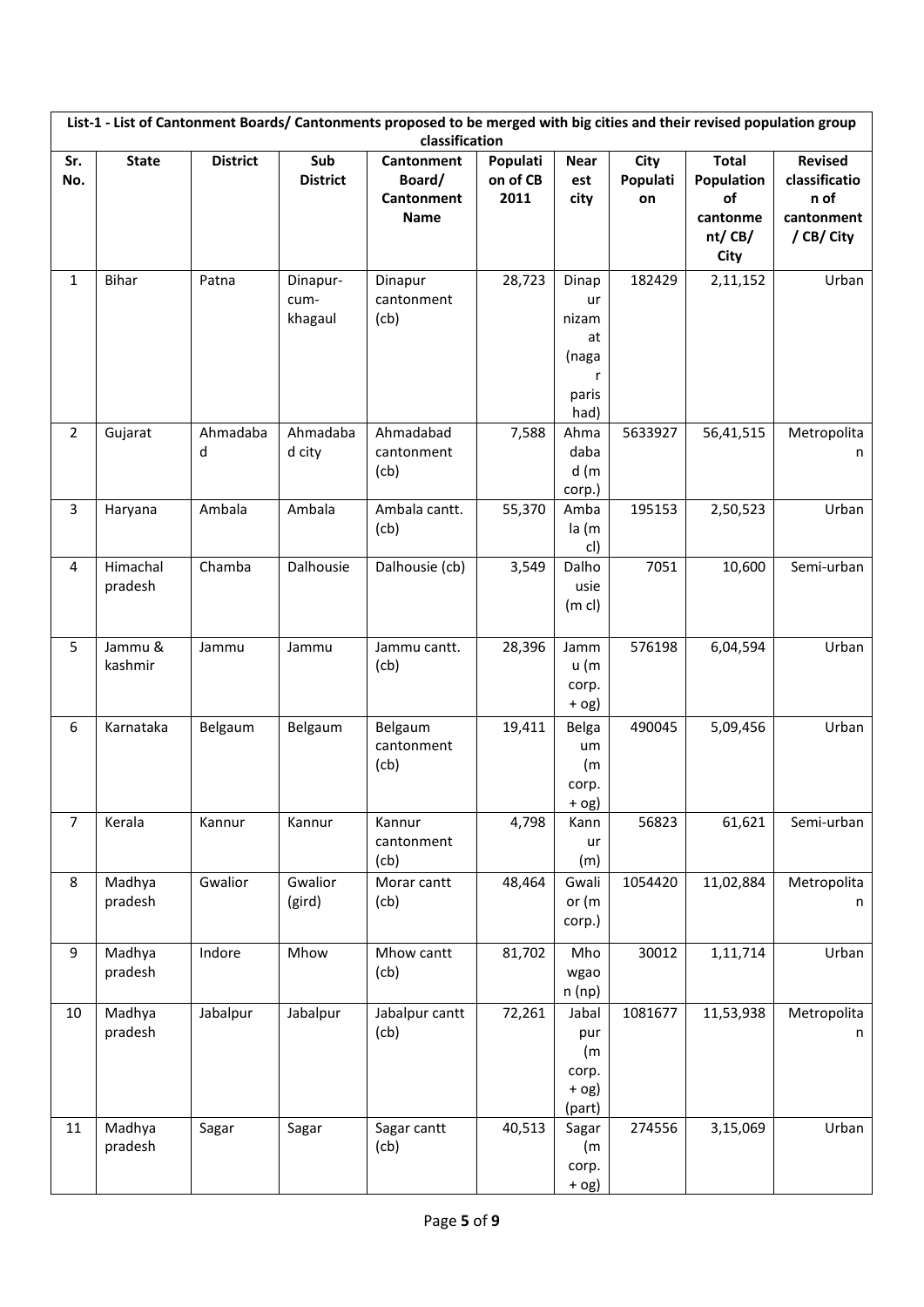| 12 | Maharashtr<br>a  | Ahmadnag<br>ar      | Nagar                   | Ahmadnagar<br>(cb)                   | 28,986   | Ahma<br>dnag<br>ar(m)<br>corp.)                    | 350859       | 3,79,845        | Urban            |
|----|------------------|---------------------|-------------------------|--------------------------------------|----------|----------------------------------------------------|--------------|-----------------|------------------|
| 13 | Maharashtr<br>a  | Aurangaba<br>d      | Aurangaba<br>d          | Aurangabad<br>(cb)                   | 18,051   | Auran<br>gaba<br>d(m)<br>corp.)                    | 1175116      | 11,93,167       | Metropolita<br>n |
| 14 | Maharashtr<br>a  | Nagpur              | Kamptee                 | Kamptee (cb)                         | 12,457   | Kamp<br>tee<br>(m <sub>c</sub> )                   | 86793        | 99,250          | Semi-urban       |
| 15 | Maharashtr<br>a  | Pune                | Pune city               | Kirkee (cb)                          | 78,684   | Pune<br>(m)<br>corp.)                              | 3124458      | 32,74,923       | Metropolita<br>n |
| 16 | Maharashtr<br>a  | Pune                | Pune city               | Pune (cb)                            | 71,781   | Pune<br>(m)<br>corp.)                              | 3124458      | 32,74,923       | Metropolita<br>n |
| 17 | Meghalaya        | East khasi<br>hills | Mylliem                 | Shillong (cb)                        | 11,930   | Shillo<br>ng<br>(mb)                               | 143229       | 1,55,159        | Urban            |
| 18 | Nct of delhi     | New delhi           | Delhi<br>cantonme<br>nt | Delhi<br>cantonment<br>$(cb)$ (part) | 1,01,704 | Dmc<br>$(u)$ +<br>ndmc                             | 1129235<br>8 | 1,14,02,70<br>9 | Metropolita<br>n |
| 19 | Nct of delhi     | New delhi           | Vasant<br>vihar         | Delhi<br>cantonment<br>(cb) (part)   | 8,647    | Dmc<br>$(u)$ +<br>ndmc                             | 1129235<br>8 | 1,14,02,70<br>9 | Metropolita<br>n |
| 20 | Punjab           | Amritsar            | Amritsar -i             | Amritsar<br>cantt. (cb)              | 10,410   | Amrit<br>sar<br>(m)<br>corp.<br>$+$ og)<br>(part)  | 1159227      | 11,69,637       | Metropolita<br>n |
| 21 | Punjab           | Firozpur            | Firozpur                | Firozpur cantt<br>(cb)               | 53,199   | Firoz<br>pur<br>(m <sub>c</sub> )                  | 110313       | 1,63,512        | Urban            |
| 22 | Punjab           | Jalandhar           | Jalandhar -<br>Ť        | Jalandhar<br>cantt. (cb)             | 47,845   | Jalan<br>dhar<br>(m)<br>corp.<br>$+$ og)<br>(part) | 868929       | 9,16,774        | Urban            |
| 23 | Telangana        | Hyderabad           | Tirumalagi<br>ri        | Secunderabad<br>(CB)                 | 2,17,910 | GHM<br>C(M)<br>Corp.<br>$+OG$ )                    | 6993262      | 72,11,172       | Metropolita<br>n |
| 24 | Uttar<br>pradesh | Agra                | Agra                    | Agra (cb)                            | 53,053   | Agra<br>(m<br>corp.)                               | 1585704      | 16,38,757       | Metropolita<br>n |
| 25 | Uttar<br>pradesh | Allahabad           | Allahabad               | Allahabad (cb)                       | 26,944   | Allah<br>abad<br>(m)<br>corp.<br>$+$ og)           | 1168385      | 11,95,329       | Metropolita<br>n |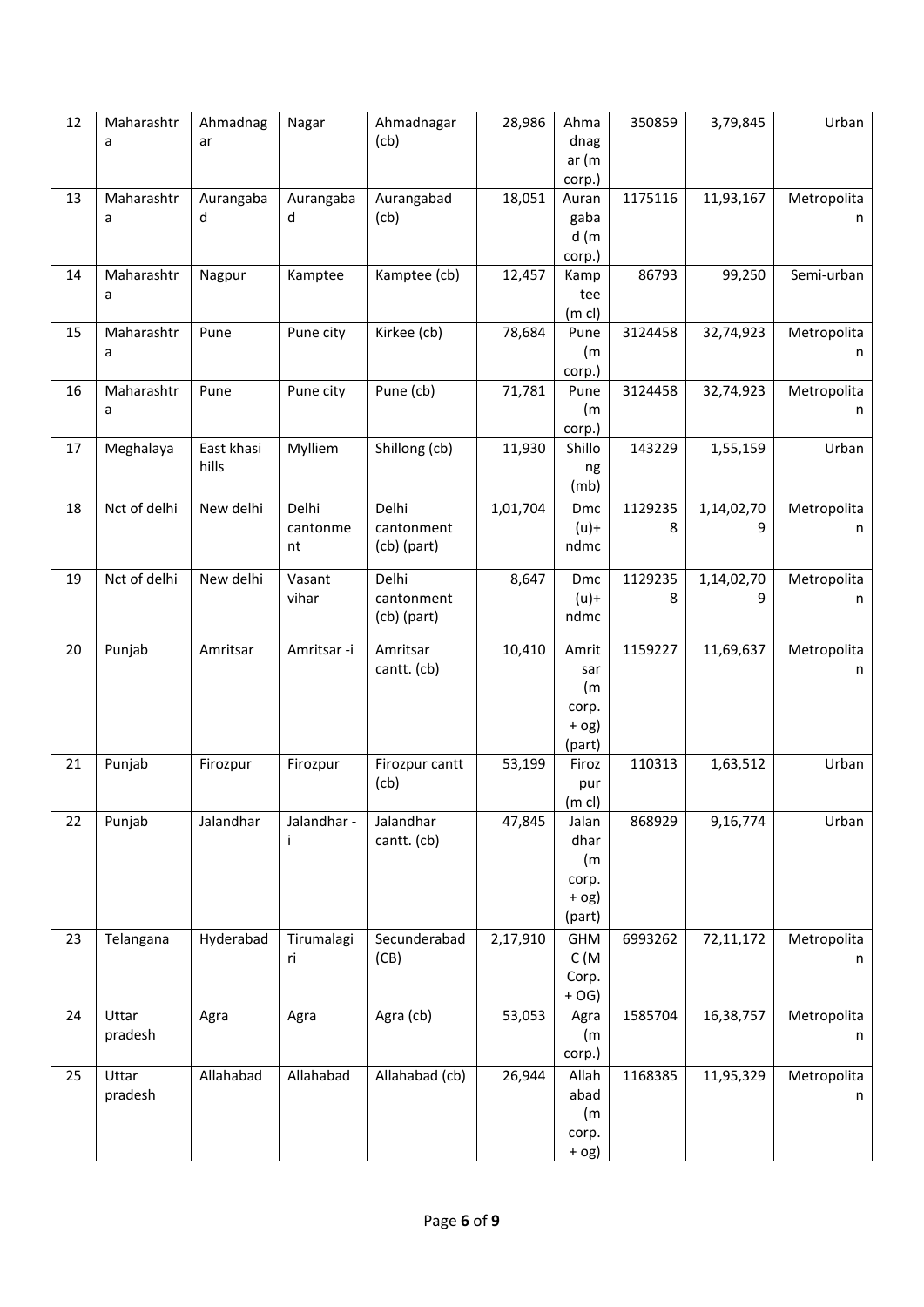| 26 | Uttar<br>pradesh | Bareilly         | <b>Bareilly</b>  | Bareilly (cb)        | 30,003   | Bareil<br>ly (m<br>corp.<br>$+$ 0g)                    | 904797  | 9,34,800  | Urban            |
|----|------------------|------------------|------------------|----------------------|----------|--------------------------------------------------------|---------|-----------|------------------|
| 27 | Uttar<br>pradesh | Faizabad         | Faizabad         | Faizabad (cb)        | 12,391   | Faiza<br>bad<br>(npp)                                  | 165228  | 1,77,619  | Urban            |
| 28 | Uttar<br>pradesh | Farrukhab<br>ad  | Farrukhab<br>ad  | Fatehgarh (cb)       | 14,793   | Farru<br>khaba<br>d-<br>cum-<br>fateh<br>garh<br>(npp) | 276581  | 2,91,374  | Urban            |
| 29 | Uttar<br>pradesh | Jhansi           | Jhansi           | Jhansi (cb)          | 28,343   | Jhans<br>i (m<br>corp.)                                | 505693  | 5,34,036  | Urban            |
| 30 | Uttar<br>pradesh | Kanpur<br>nagar  | Kanpur           | Kanpur (cb)          | 1,08,534 | Kanp<br>ur(m)<br>corp.<br>$+$ og)                      | 2768057 | 28,76,591 | Metropolita<br>n |
| 31 | Uttar<br>pradesh | Lucknow          | Lucknow          | Lucknow (cb)         | 63,003   | Luckn<br>ow<br>(m)<br>corp.)                           | 2817105 | 28,80,108 | Metropolita<br>n |
| 32 | Uttar<br>pradesh | Mathura          | Mathura          | Mathura (cb)         | 25,681   | Math<br>ura<br>(npp)                                   | 349909  | 3,75,590  | Urban            |
| 33 | Uttar<br>pradesh | Meerut           | Meerut           | Meerut (cb)          | 93,312   | Meer<br>ut (m<br>corp.)                                | 1305429 | 13,98,741 | Metropolita<br>n |
| 34 | Uttar<br>pradesh | Shahjahan<br>pur | Shahjahan<br>pur | Shahjahanpur<br>(cb) | 18,116   | Shahj<br>ahan<br>pur<br>(npp)                          | 329736  | 3,47,852  | Urban            |
| 35 | Uttar<br>pradesh | Varanasi         | Varanasi         | Varanasi (cb)        | 14,119   | Varan<br>asi (m<br>corp.)                              | 1198491 | 12,12,610 | Metropolita<br>n |
| 36 | Uttarakhan<br>d  | Almora           | Almora           | Almora (cb)          | 1,391    | Almo<br>ra<br>(npp)                                    | 34122   | 35,513    | Semi-urban       |
| 37 | Uttarakhan<br>d  | Dehradun         | Dehradun         | Dehradun (cb)        | 52,716   | Dehr<br>adun<br>(m.co)<br>$rp +$<br>og)                | 574840  | 6,27,556  | Urban            |
| 38 | Uttarakhan<br>d  | Hardwar          | Roorkee          | Roorkee (cb)         | 14,689   | Roork<br>ee<br>(npp)                                   | 118200  | 1,32,889  | Urban            |
| 39 | Uttarakhan<br>d  | Nainital         | Nainital         | Nainital (cb)        | 1,398    | Nainit<br>al<br>(npp)                                  | 41377   | 42,775    | Semi-urban       |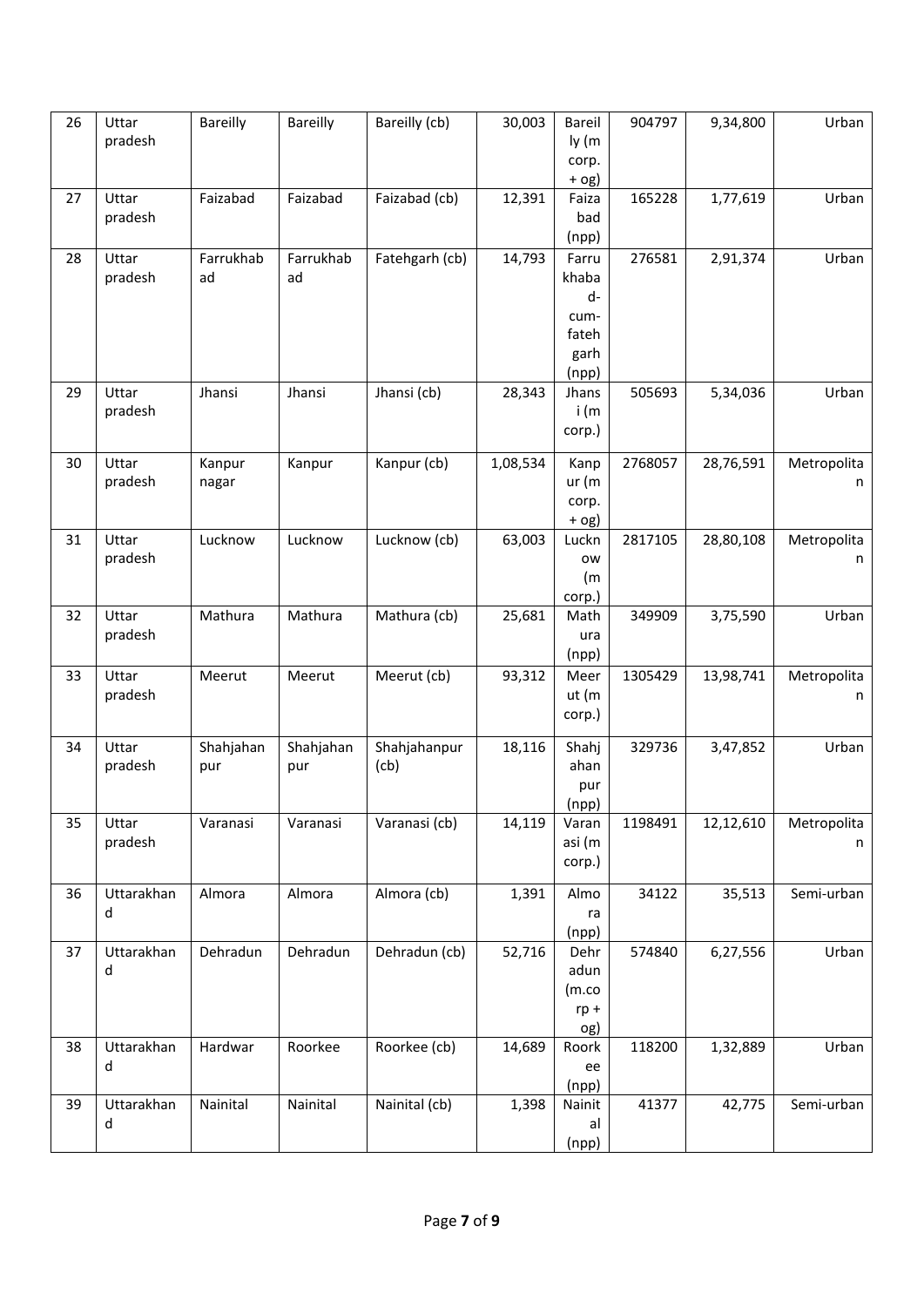| 40                                                                                                 | West<br>bengal | North<br>twenty<br>four<br>parganas | Area not<br>under any<br>sub-district | Barrackpur<br>cantonment<br>(cb) | 17,380 | Barra<br>ckpor<br>e(m) | 152783 | 1,70,163 | Urban |
|----------------------------------------------------------------------------------------------------|----------------|-------------------------------------|---------------------------------------|----------------------------------|--------|------------------------|--------|----------|-------|
|                                                                                                    |                |                                     |                                       |                                  |        |                        |        |          |       |
| Note: Delhi Cantonment (CB) Is Spred Over Two Sub Districts Viz. Delhi Cantonment And Vasant Vihar |                |                                     |                                       |                                  |        |                        |        |          |       |

| List-2 - List of Cantonment Boards/ Cantonments proposed to treat as separate centres |                     |                            |                     |                                            |                     |                              |  |  |  |
|---------------------------------------------------------------------------------------|---------------------|----------------------------|---------------------|--------------------------------------------|---------------------|------------------------------|--|--|--|
| Sr.<br>No.                                                                            | <b>State</b>        | <b>District</b>            | Sub District        | Cantonment<br>Board/<br>Cantonment<br>Name | Populatio<br>n 2011 | <b>MOF</b><br>Classification |  |  |  |
| $\mathbf{1}$                                                                          | Himachal<br>Pradesh | Chamba                     | Bhattiyat           | Bakloh (CB)                                | 1,805               | Rural                        |  |  |  |
| $\overline{2}$                                                                        | Himachal<br>Pradesh | Shimla                     | Shimla<br>Rural)    | Jutogh (CB)                                | 2,062               | Rural                        |  |  |  |
| $\overline{3}$                                                                        | Himachal<br>Pradesh | Solan                      | Solan               | Dagshai (CB)                               | 2,904               | Rural                        |  |  |  |
| 4                                                                                     | Uttarakhand         | Dehradun                   | Dehradun            | Landaur (CB)                               | 3,539               | Rural                        |  |  |  |
| 5                                                                                     | Himachal<br>Pradesh | Solan                      | Solan               | Sabathu (CB)                               | 3,685               | Rural                        |  |  |  |
| 6                                                                                     | Himachal<br>Pradesh | Solan                      | Kasauli             | Kasauli (CB)                               | 3,885               | Rural                        |  |  |  |
| $\overline{7}$                                                                        | West Bengal         | Paschim<br>Medinipur       | Midnapore           | Khasjangal<br>Cantonment                   | 4,080               | Rural                        |  |  |  |
| 8                                                                                     | Uttarakhand         | Dehradun                   | Chakrata            | Chakrata (CB)                              | 5,117               | Rural                        |  |  |  |
| 9                                                                                     | Uttarakhand         | Pauri Garhwal<br>(Garhwal) | Lansdowne           | Lansdowne<br>(CB)                          | 5,667               | Rural                        |  |  |  |
| 10                                                                                    | Himachal<br>Pradesh | Kangra                     | Dharmsala           | Yol (CB)                                   | 12,028              | Semi-Urban                   |  |  |  |
| 11                                                                                    | Madhya Pradesh      | Hoshangabad                | Pipariya            | Pachmarhi<br>Cantt (CB)                    | 12,062              | Semi-Urban                   |  |  |  |
| 12                                                                                    | Uttarakhand         | Almora                     | Ranikhet            | Ranikhet (CB)                              |                     | 18,886 Semi-Urban            |  |  |  |
| 13                                                                                    | Tamil Nadu          | The Nilgiris               | Coonoor             | Wellington<br>(CB)                         | 19,462              | Semi-Urban                   |  |  |  |
| 14                                                                                    | Jammu &<br>Kashmir  | Srinagar                   | Srinagar<br>(North) | Badami Bagh<br>(CB)                        | 22,214              | Semi-Urban                   |  |  |  |
| 15                                                                                    | Uttarakhand         | Dehradun                   | Dehradun            | Clement<br>Town (CB)                       | 22,557              | Semi-Urban                   |  |  |  |
| 16                                                                                    | Uttar Pradesh       | Jhansi                     | Jhansi              | Babina (CB)                                | 27,852              | Semi-Urban                   |  |  |  |